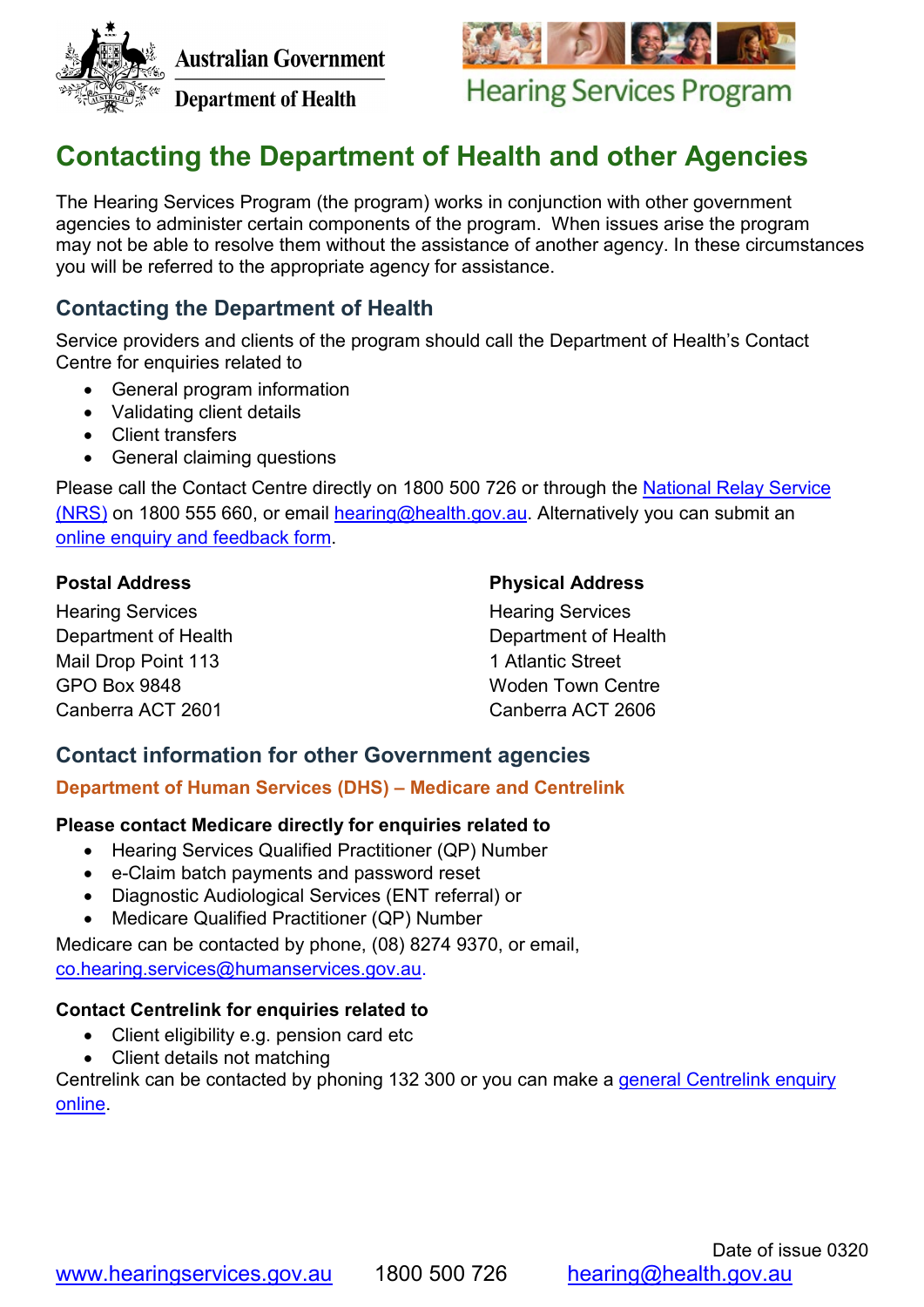# **National Disability Insurance Agency (NDIA)**

Contact the NDIA for enquiries related to

- National Disability Insurance Scheme (NDIS) services
- NDIS payment of services

The NDIA can be contacted directly by phoning 1800 800 110 or emailing [provider.support@NDIS.gov.au.](mailto:provider.support@NDIS.gov.au)

#### **myGovID**

Contact myGovID for enquiries related to

- Password resets
- myGovID registration

You can also contact the ATO support line on 1300 287 539 (select option 3 for RAM enquiries) between 8.00am and 6.00pm, Monday to Friday.

#### **[Department of Veteran](mailto:technical.help@ato.gov.au) Affairs (DVA)**

DVA should be contacted directly for enquiries related to

- Confirming DVA client details
- General enquiries
- Payment for additional features in hearing devices not covered under the Hearing Services Program.

DVA can be contacted by phoning 1800 555 254 or emailing [GeneralEnquiries@dva.gov.au.](mailto:GeneralEnquiries@dva.gov.au)

#### **State and territory consumer protection agencies**

Your local state and territory consumer protection agency can provide you with information about your rights and options. They may also be able to help negotiate a resolution between you and the seller.

Please visit the contact list page for the [consumer body in your state or territory.](https://www.accc.gov.au/contact-us/other-helpful-agencies/consumer-protection-agencies)

#### **Australian Competition and Consumer Commission (ACCC)**

Consumers and small businesses can contact the ACCC for enquiries related to

- General enquires
- False or misleading information
- Consumer rights and obligations
- Information on courses of action against the seller
- [Reporting a business](https://www.accc.gov.au/contact-us/contact-the-accc/report-a-small-business-issue) that may be doing the wrong thing.

Consumers can contact the ACCC by phoning 1300 302 502 or [making an online enquiry.](https://www.accc.gov.au/contact-us/contact-the-accc/make-an-enquiry) Small business can contact the ACCC by phoning 1300 302 021 or reporting a [small business](https://www.accc.gov.au/contact-us/contact-the-accc/report-a-small-business-issue)  [issue online.](https://www.accc.gov.au/contact-us/contact-the-accc/report-a-small-business-issue)

#### **Commonwealth Ombudsman**

The Commonwealth Ombudsman investigates complaints from people who believe they have been treated unfairly or unreasonably by an Australian Government agency. The Commonwealth Ombudsman can be contacted by phoning 1300 362 072 or visit their [website f](http://www.ombudsman.gov.au/making-a-complaint)or more contact information.

Date of issue 0320